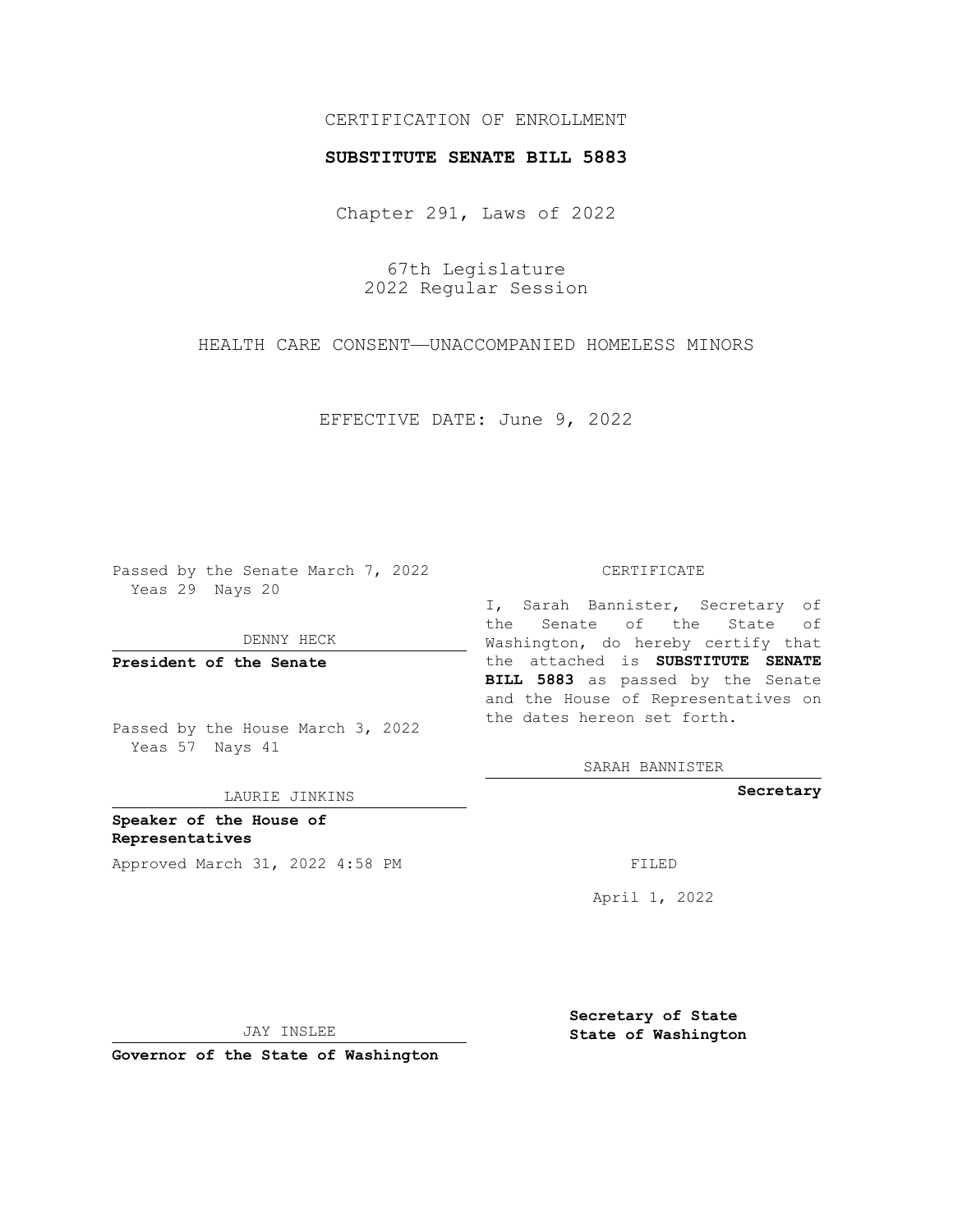### **SUBSTITUTE SENATE BILL 5883**

AS AMENDED BY THE HOUSE

Passed Legislature - 2022 Regular Session

# **State of Washington 67th Legislature 2022 Regular Session**

**By** Senate Law & Justice (originally sponsored by Senators Trudeau, Keiser, Billig, Conway, Hunt, Kuderer, Nguyen, Nobles, Robinson, Saldaña, Van De Wege, and C. Wilson)

READ FIRST TIME 02/03/22.

 AN ACT Relating to an unaccompanied homeless youth's ability to provide informed consent for that minor patient's own health care, including nonemergency, outpatient, and primary care services, including physical examinations, vision examinations and eyeglasses, dental examinations, hearing examinations and hearing aids, immunizations, treatments for illnesses and conditions, and routine follow-up care customarily provided by a health care provider in an outpatient setting, excluding elective surgeries; and amending RCW 9 7.70.065.

BE IT ENACTED BY THE LEGISLATURE OF THE STATE OF WASHINGTON:

 **Sec. 1.** RCW 7.70.065 and 2021 c 270 s 1 are each amended to read 12 as follows:

 (1) Informed consent for health care for a patient who does not have the capacity to make a health care decision may be obtained from a person authorized to consent on behalf of such patient. For purposes of this section, a person who is of the age of consent to make a particular health care decision is presumed to have capacity, unless a health care provider reasonably determines the person lacks capacity to make the health care decision due to the person's demonstrated inability to understand and appreciate the nature and consequences of a health condition, the proposed treatment, including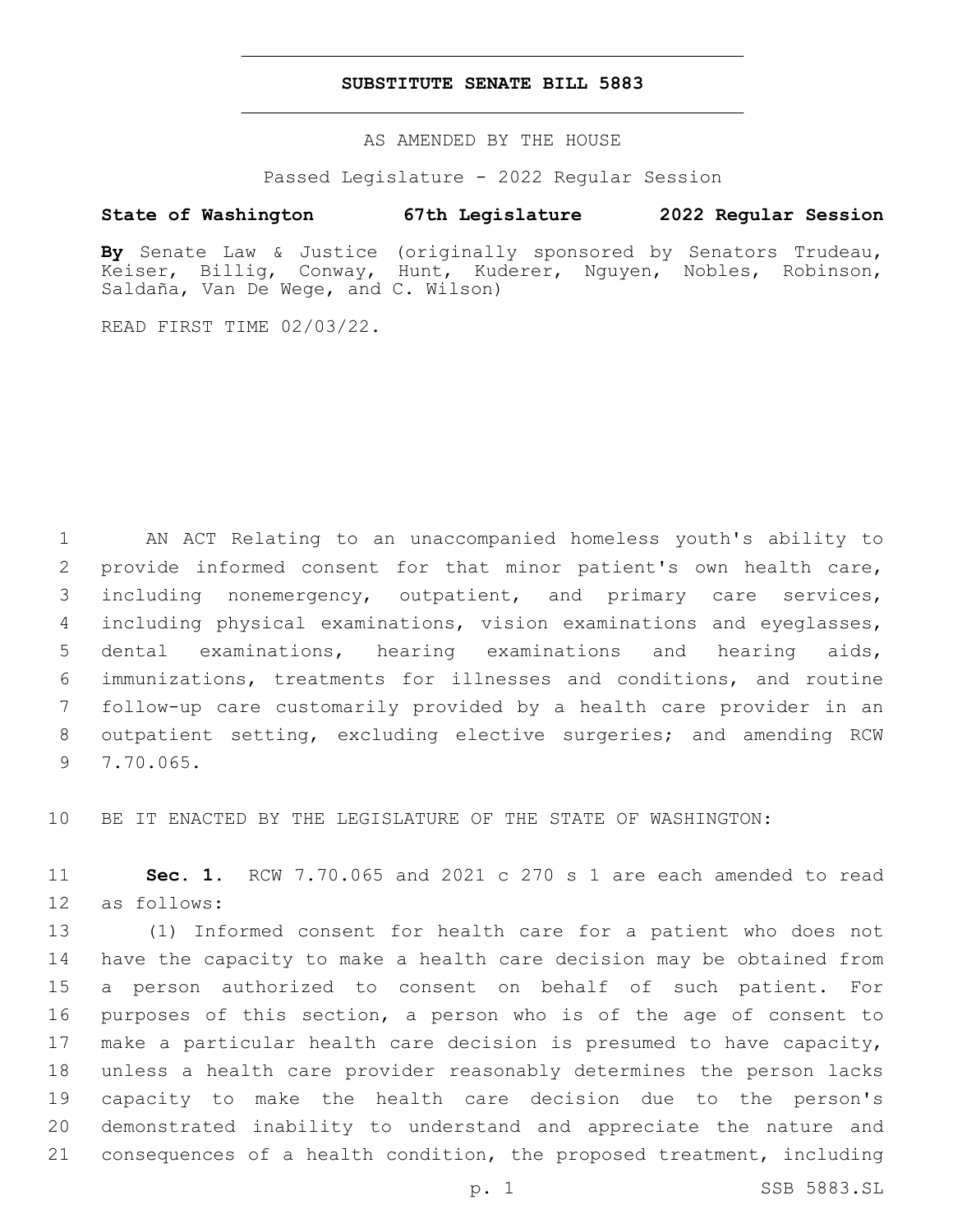the anticipated results, benefits, risks, and alternatives to the proposed treatment, including nontreatment, and reach an informed decision as a result of cognitive impairment; and the health care provider documents the basis for the determination in the medical 5 record.

 (a) Persons authorized to provide informed consent to health care on behalf of an adult patient who does not have the capacity to make a health care decision shall be a member of one of the following classes of persons in the following order of priority:

10 (i) The appointed quardian of the patient, if any;

 (ii) The individual, if any, to whom the patient has given a durable power of attorney that encompasses the authority to make 13 health care decisions;

(iii) The patient's spouse or state registered domestic partner;

 (iv) Children of the patient who are at least eighteen years of 16 age;

17 (v) Parents of the patient;

18 (vi) Adult brothers and sisters of the patient;

 (vii) Adult grandchildren of the patient who are familiar with 20 the patient;

 (viii) Adult nieces and nephews of the patient who are familiar 22 with the patient;

 (ix) Adult aunts and uncles of the patient who are familiar with 24 the patient; and

 $(25)$   $(x)$   $(A)$  An adult who:

26 (I) Has exhibited special care and concern for the patient;

(II) Is familiar with the patient's personal values;

(III) Is reasonably available to make health care decisions;

 (IV) Is not any of the following: A physician to the patient or an employee of the physician; the owner, administrator, or employee of a health care facility, nursing home, or long-term care facility where the patient resides or receives care; or a person who receives 33 compensation to provide care to the patient; and

(V) Provides a declaration under (a)(x)(B) of this subsection.

 $(B)$  An adult who meets the requirements of (a)(x)(A) of this subsection shall provide a declaration, which is effective for up to six months from the date of the declaration, signed and dated under penalty of perjury pursuant to chapter 5.50 RCW, that recites facts and circumstances demonstrating that he or she is familiar with the 40 patient and that he or she: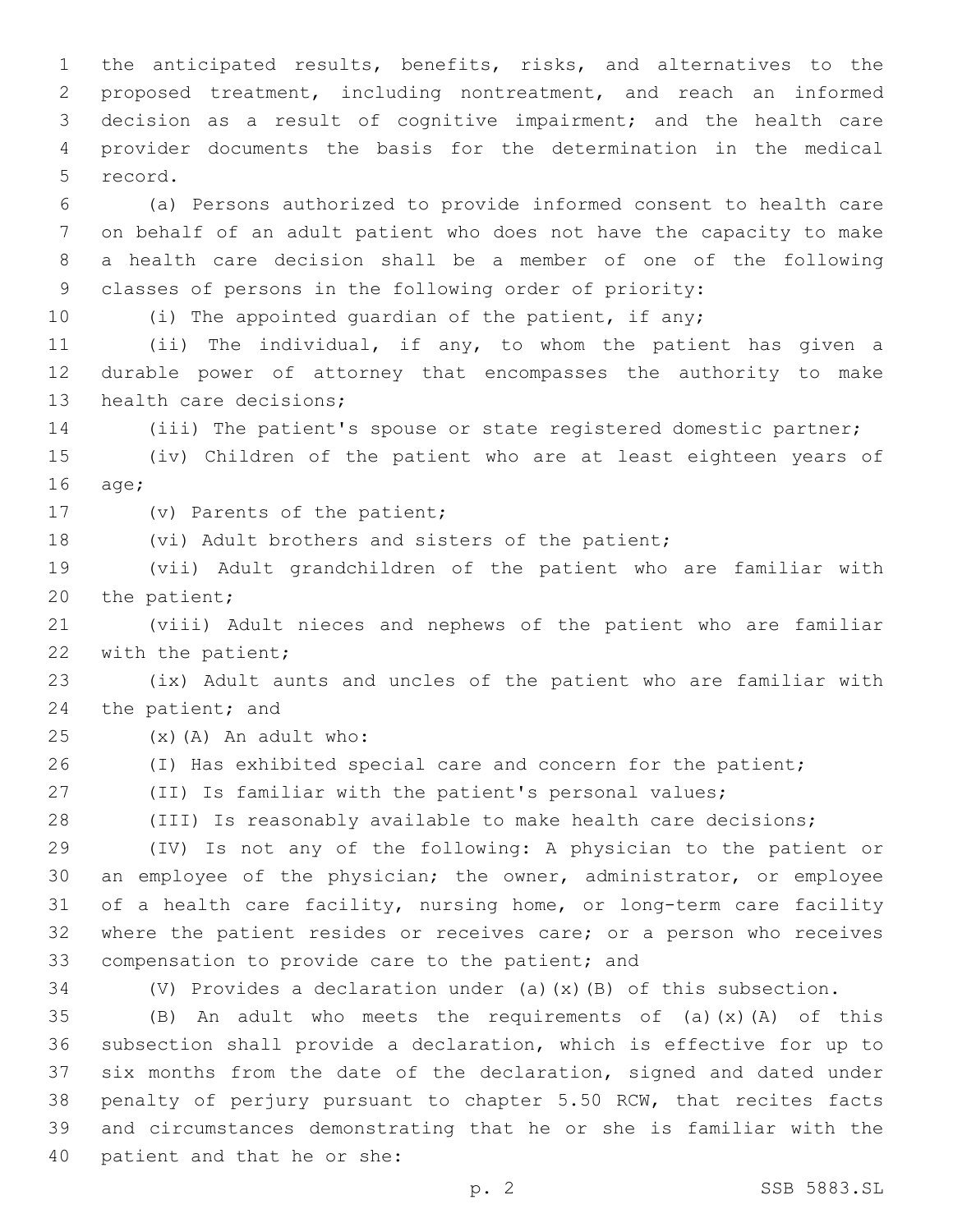(I) Meets the requirements of (a)(x)(A) of this subsection;

(II) Is a close friend of the patient;2

 (III) Is willing and able to become involved in the patient's 4 health care:

 (IV) Has maintained such regular contact with the patient as to be familiar with the patient's activities, health, personal values, 7 and morals; and

 (V) Is not aware of a person in a higher priority class willing and able to provide informed consent to health care on behalf of the 10 patient.

 (C) A health care provider may, but is not required to, rely on a declaration provided under (a)(x)(B) of this subsection. The health care provider or health care facility where services are rendered is immune from suit in any action, civil or criminal, or from professional or other disciplinary action when such reliance is based on a declaration provided in compliance with (a)(x)(B) of this 17 subsection.

 (b) If the health care provider seeking informed consent for proposed health care of the patient who does not have the capacity to make a particular health care decision, other than a person who is under the age of consent for the particular health care decision, makes reasonable efforts to locate and secure authorization from a competent person in the first or succeeding class and finds no such person available, authorization may be given by any person in the next class in the order of descending priority. However, no person under this section may provide informed consent to health care:

 (i) If a person of higher priority under this section has refused 28 to give such authorization; or

 (ii) If there are two or more individuals in the same class and the decision is not unanimous among all available members of that 31 class.

 (c) Before any person authorized to provide informed consent on behalf of a patient who does not have the capacity to make a health 34 care decision exercises that authority, the person must first determine in good faith that that patient, if he or she had the capacity to make the health care decision, would consent to the proposed health care. If such a determination cannot be made, the decision to consent to the proposed health care may be made only after determining that the proposed health care is in the patient's best interests. This subsection (1)(c) does not apply to informed

p. 3 SSB 5883.SL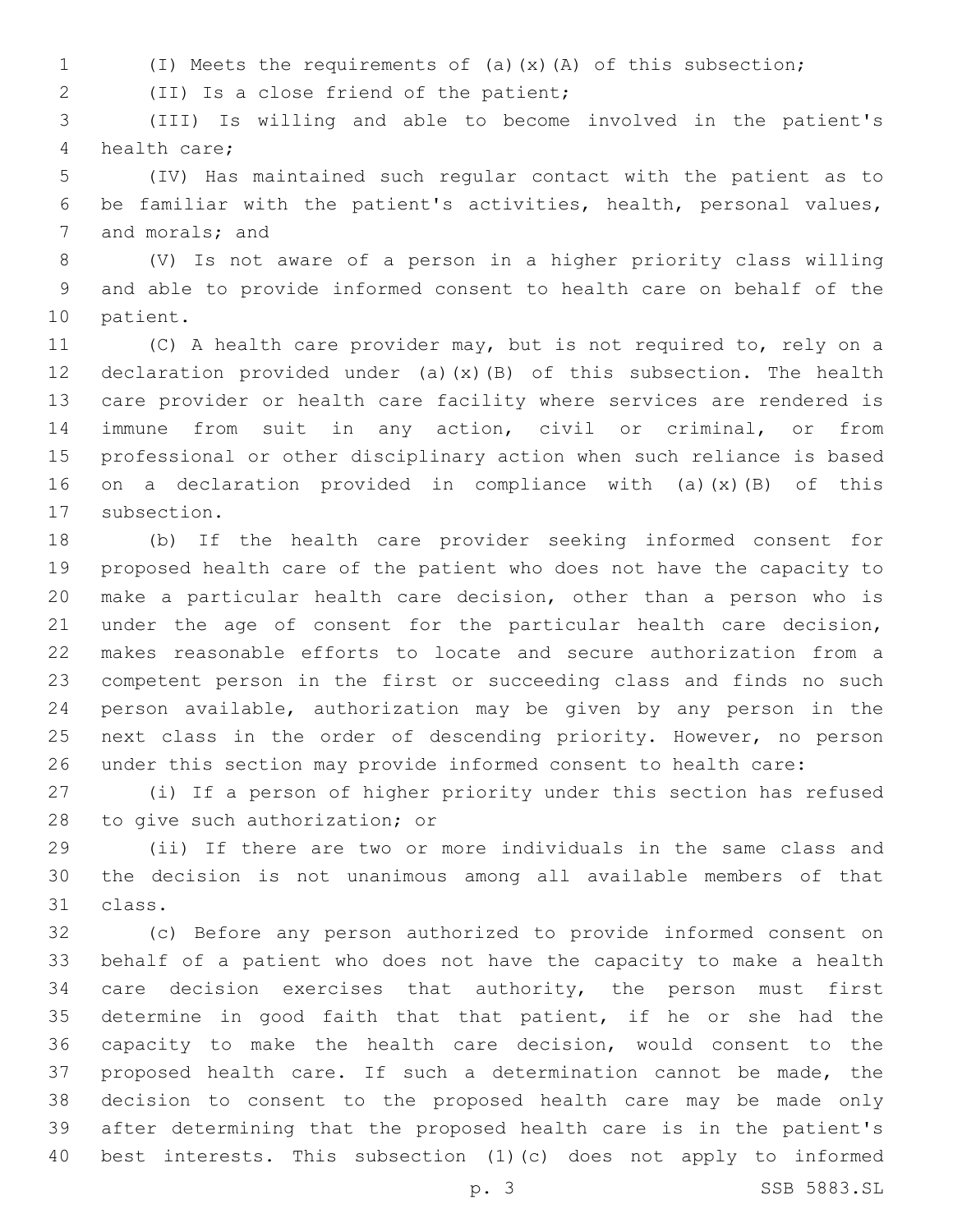consent provided on behalf of a patient who has not reached the age of consent required to make a particular health care decision.

 (d) No rights under Washington's death with dignity act, chapter 70.245 RCW, may be exercised through a person authorized to provide informed consent to health care on behalf of a patient who does not 6 have the capacity to make a health care decision.

 (2) Informed consent for health care, including mental health care, for a patient who is under the age of majority and who is not otherwise authorized to provide informed consent, may be obtained from a person authorized to consent on behalf of such a patient.

 (a) Persons authorized to provide informed consent to health care, including mental health care, on behalf of a patient who is under the age of majority and who is not otherwise authorized to provide informed consent, shall be a member of one of the following classes of persons in the following order of priority:

 (i) The appointed guardian, or legal custodian authorized pursuant to Title 26 RCW, of the minor patient, if any;

 (ii) A person authorized by the court to consent to medical care for a child in out-of-home placement pursuant to chapter 13.32A or 20 13.34 RCW, if any;

21 (iii) Parents of the minor patient;

 (iv) The individual, if any, to whom the minor's parent has given a signed authorization to make health care decisions for the minor 24 patient; and

 (v) A competent adult representing himself or herself to be a relative responsible for the health care of such minor patient or a competent adult who has signed and dated a declaration under penalty of perjury pursuant to chapter 5.50 RCW stating that the adult person is a relative responsible for the health care of the minor patient. Such declaration shall be effective for up to six months from the 31 date of the declaration.

 (b)(i) Informed consent for health care on behalf of a patient who is under the age of majority and who is not otherwise authorized to provide informed consent may be obtained from a school nurse, school counselor, or homeless student liaison when:

 (A) Consent is necessary for nonemergency, outpatient, primary care services, including physical examinations, vision examinations and eyeglasses, dental examinations, hearing examinations and hearing aids, immunizations, treatments for illnesses and conditions, and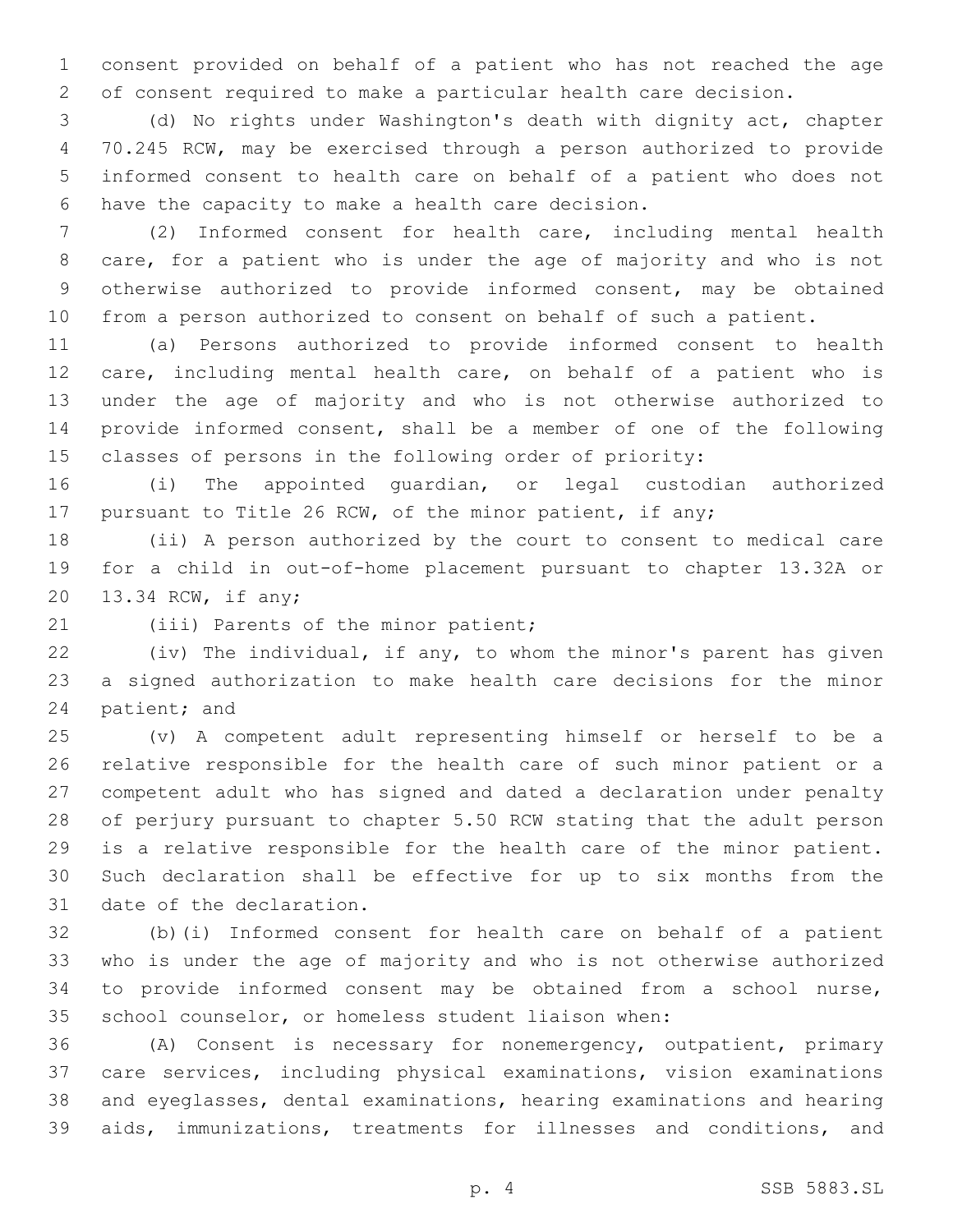routine follow-up care customarily provided by a health care provider in an outpatient setting, excluding elective surgeries;

 (B) The minor patient meets the definition of a "homeless child or youth" under the federal McKinney-Vento homeless education assistance improvements act of 2001, P.L. 107-110, January 8, 2002, 115 Stat. 2005; and6

 (C) The minor patient is not under the supervision or control of a parent, custodian, or legal guardian, and is not in the care and custody of the department of social and health services.

 (ii) A person authorized to consent to care under this subsection (2)(b) and the person's employing school or school district are not subject to administrative sanctions or civil damages resulting from 13 the consent or nonconsent for care, any care, or payment for any care, rendered pursuant to this section. Nothing in this section prevents a health care facility or a health care provider from seeking reimbursement from other sources for care provided to a minor 17 patient under this subsection (2)(b).

 (iii) Upon request by a health care facility or a health care provider, a person authorized to consent to care under this subsection (2)(b) must provide to the person rendering care a declaration signed and dated under penalty of perjury pursuant to chapter 5.50 RCW stating that the person is a school nurse, school counselor, or homeless student liaison and that the minor patient meets the elements under (b)(i) of this subsection. The declaration must also include written notice of the exemption from liability 26 under (b)  $(ii)$  of this subsection.

 (c) A health care provider may, but is not required to, rely on the representations or declaration of a person claiming to be a 29 relative responsible for the care of the minor patient, under (a)(v) of this subsection, or a person claiming to be authorized to consent to the health care of the minor patient under (b) of this subsection, if the health care provider does not have actual notice of the falsity of any of the statements made by the person claiming to be a relative responsible for the health care of the minor patient, or person claiming to be authorized to consent to the health care of the 36 minor patient.

 (d) A health care facility or a health care provider may, in its discretion, require documentation of a person's claimed status as being a relative responsible for the health care of the minor patient, or a person claiming to be authorized to consent to the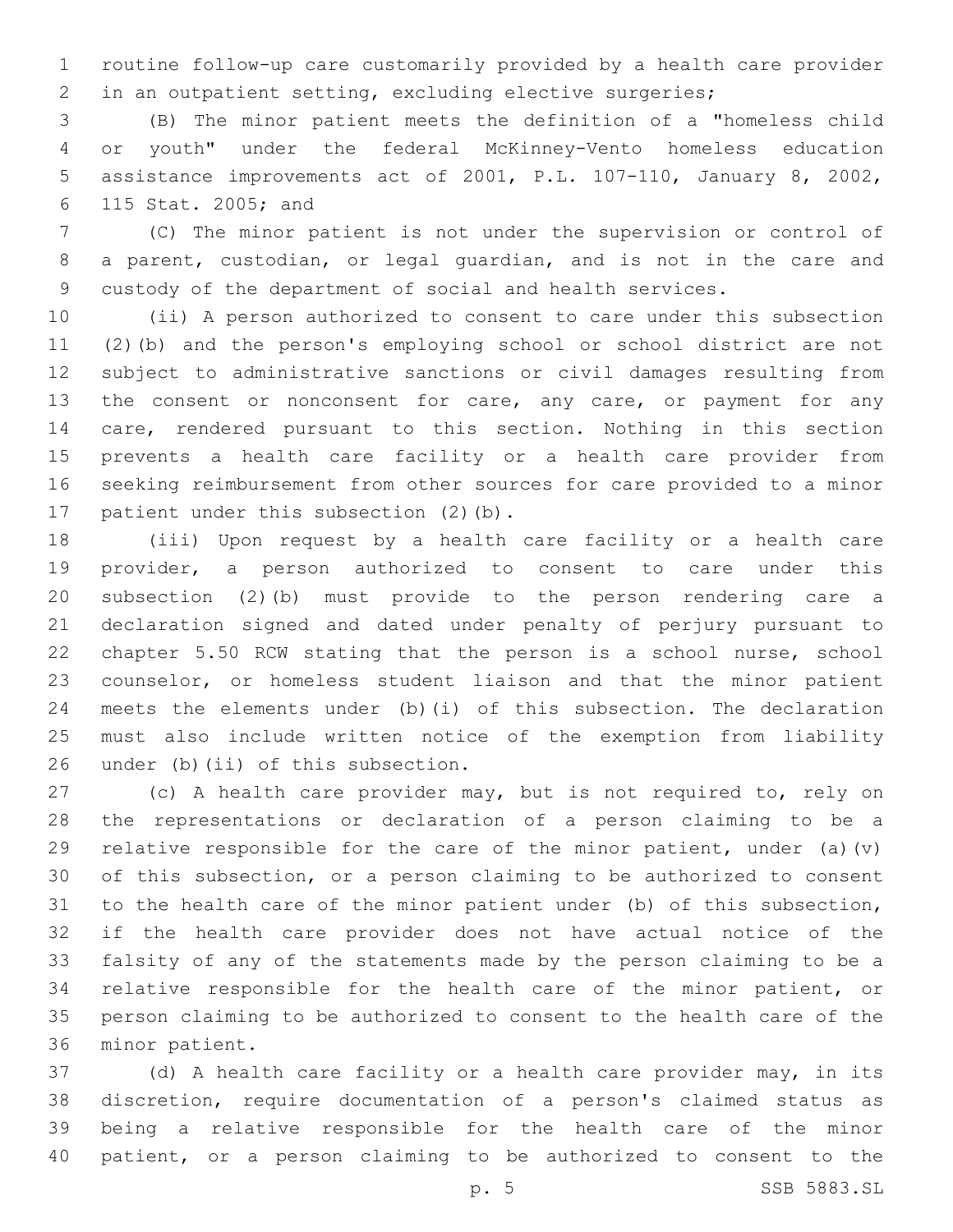health care of the minor patient under (b) of this subsection. However, there is no obligation to require such documentation.

 (e) The health care provider or health care facility where services are rendered shall be immune from suit in any action, civil or criminal, or from professional or other disciplinary action when such reliance is based on a declaration signed under penalty of perjury pursuant to chapter 5.50 RCW stating that the adult person is a relative responsible for the health care of the minor patient under (a)(v) of this subsection, or a person claiming to be authorized to consent to the health care of the minor patient under (b) of this 11 subsection.

 (3) An unaccompanied homeless youth who is under the age of 13 majority, who is not otherwise authorized to provide informed 14 consent, and is unable to obtain informed consent under subsection (2)(b)(i) of this section is authorized to provide informed consent 16 for nonemergency, outpatient, primary care services, including physical examinations, vision examinations and eyeglasses, dental examinations, hearing examinations and hearing aids, immunizations, treatments for illnesses and conditions, and routine follow-up care customarily provided by a health care provider in an outpatient 21 setting, excluding elective surgeries.

(a) For purposes of this subsection:

 (i) "Unaccompanied" means a youth experiencing homelessness while 24 not in the physical custody of a parent or quardian.

25 (ii) "Homeless" means without a fixed, regular, and adequate nighttime residence as set forth in the federal McKinney-Vento homeless education assistance improvements act of 2001, P.L. 107-110, January 8, 2002, 115 Stat. 2005.

 (b) A health care facility or a health care provider may, in its discretion, require documentation that the minor patient under this subsection (3) is an unaccompanied homeless youth. However, there is no obligation to require such documentation. Acceptable documentation that a minor patient is an unaccompanied homeless youth includes a written or electronic statement signed under penalty of perjury 35 pursuant to chapter 5.50 RCW by:

 (i) Staff at a governmental or nonprofit human services agency or homeless services agency;

(ii) An attorney representing the minor patient; or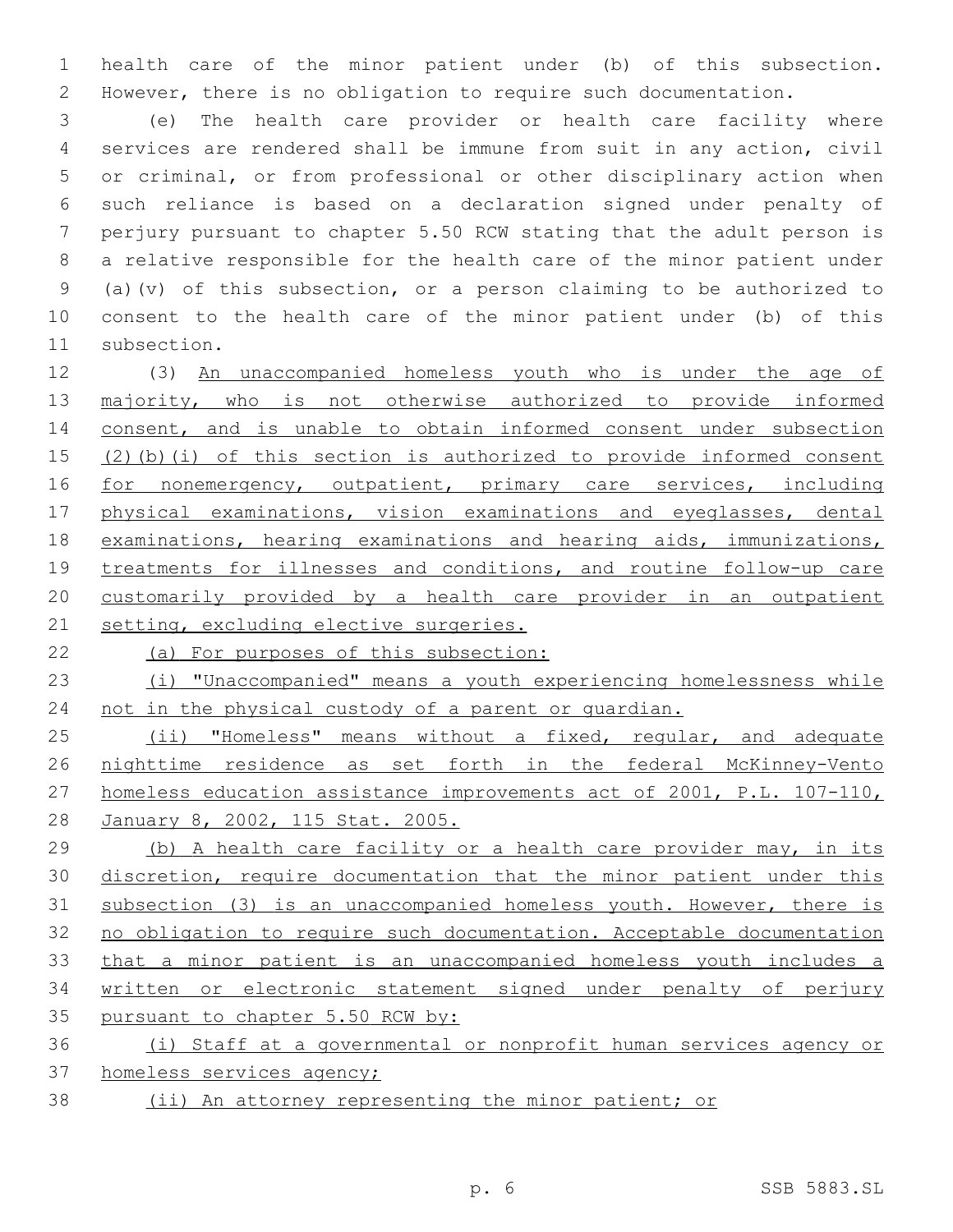(iii) An adult relative of the minor patient or other adult with knowledge of the minor patient and the minor patient's housing situation. (c) A health care provider may, but is not required to, rely on the representations or declaration stating that the patient is an

 unaccompanied homeless youth, if the health care provider does not have actual notice of the falsity of any of the statements made by the person claiming to be authorized to consent to the health care of the minor patient.

10 (d) The health care provider or health care facility where services are rendered is immune from suit in any action, civil or criminal, and from professional or other disciplinary action when such reliance is based on a declaration signed under penalty of 14 perjury pursuant to chapter 5.50 RCW stating that the patient is an unaccompanied homeless youth under (b) of this subsection, or is based on the statement of a minor patient regarding the minor patient's housing situation.

 (e) A person who provides a statement for documentation that the minor patient is an unaccompanied homeless youth is not subject to administrative sanctions or civil liability for providing documentation in good faith based upon the person's knowledge of the minor patient and the minor patient's housing situation.

 (f) During a visit with an unaccompanied homeless youth who provides informed consent authorized under this subsection (3), a primary care provider as defined under RCW 74.09.010 shall use existing best practices that align with any guidelines developed by the office of crime victims advocacy established in RCW 43.280.080 and the commercially sexually exploited children statewide coordinating committee established under RCW 7.68.801 designed to identify:

 (i) Whether the unaccompanied homeless youth may be a victim of human trafficking; and

 (ii) Potential referral to additional services, the department of children, youth, and families, or law enforcement.

 (4) For the purposes of this section, "health care," "health care provider," and "health care facility" shall be defined as established 37 in RCW 70.02.010.

38  $((+4))$   $(5)$  A person who knowingly provides a false declaration under this section shall be subject to criminal penalties under 40 chapter 9A.72 RCW.